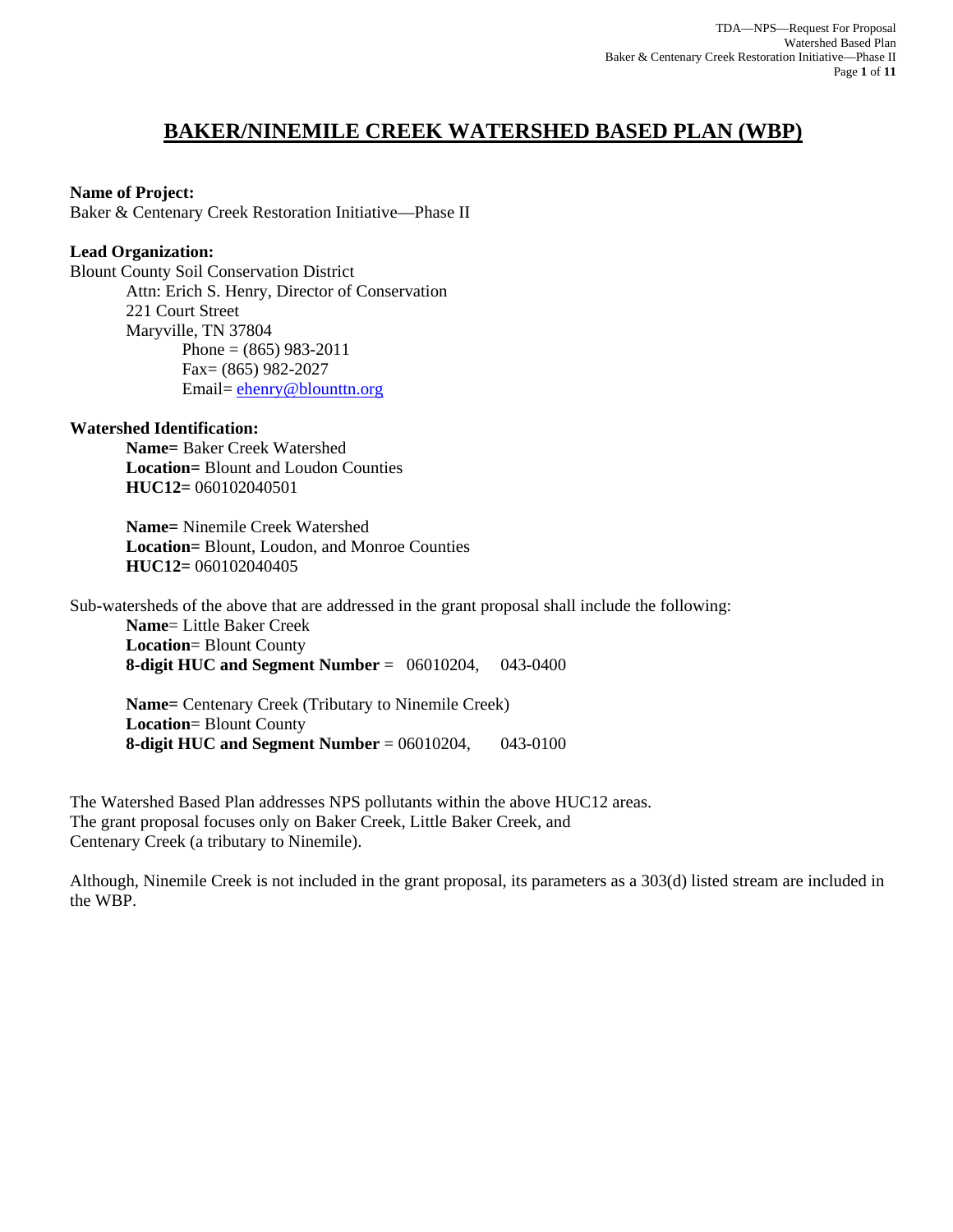## **Watershed Identification—continued:**

Baker Creek and Ninemile Creek are within the eight digit Hydrologic Unit Code (HUC) TN06010204, both of which drain to Tellico Reservoir. The Baker Creek Watershed and Ninemile Creek Watershed are both within the Lower Little Tennessee River Basin which drains 2627 square miles (USGS Water Resources Data Report) (Figure 1).

#### **Location of Little Tennessee Basin**



**Figure 1. Location of Baker and Ninemile Creek Watersheds within the Little Tennessee River Watershed** 

Baker and Ninemile Creeks, tributaries of the Little Tennessee River and Tellico Reservoir in East Tennessee, drain approximately 103 square miles or 65,664 acres. The watersheds are located within the tri-county area of Blount, Loudon, and Monroe Counties (Figure 2).

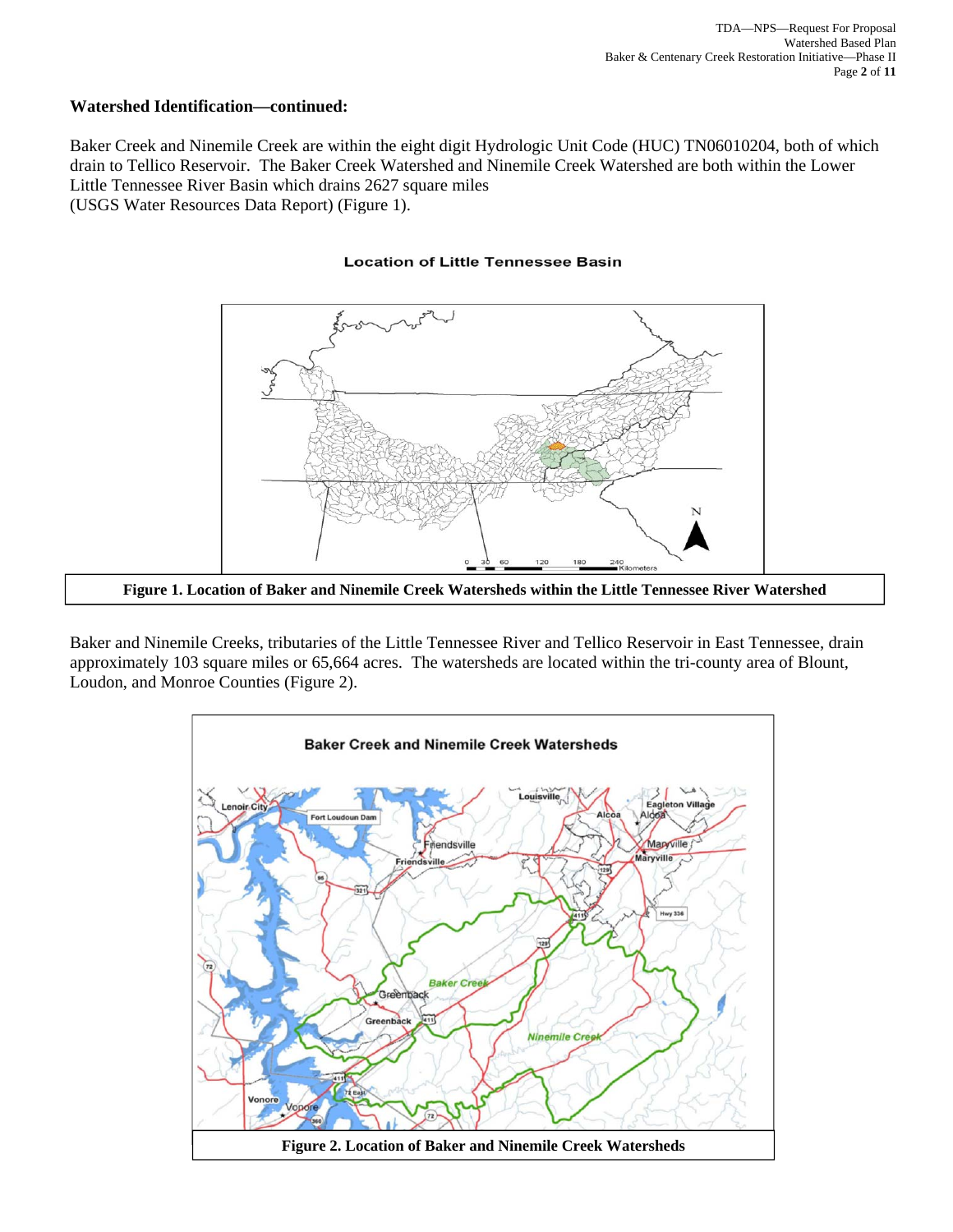#### **Watershed Identification—continued:**

Baker Creek Watershed drains 41.9 square mile area or 26,816 acres originating near Maryville and flows 18.2 miles through the City of Greenback. A large portion of the Baker Creek Watershed is located within Blount County, however, 25% of the watershed is located within Loudon County. Ninemile also originates near Maryville and flows 17.1 miles draining 60.7 square miles or 38,848 acres.

The Tennessee Wildlife Resources Agency has created 130 acres of wetland management area in the Kyker Bottoms Wildlife Refuge located within the Ninemile Creek watershed. This refuge is used by many citizen groups, including the Tennessee Ornithological Society and Ducks Unlimited. Additionally, the site provides nature tours as well as outings for recreation and hunting. Several university classes use this area for field work, including The University of Tennessee, Knoxville Wildlife Habitat Evaluation and Management class and The North Carolina Haywood Community College for Habitat Manipulation and Wildlife Maintenance Techniques courses. Studies involving amphibian population and community composition are also being conducted for the Tennessee Amphibian Monitoring Program through the University of Tennessee's Department of Ecology and Evolutionary Biology. TDEC has also documented 130 rare plant and animal species in the Little Tennessee Watershed.

#### **Causes and Sources of NPS Pollutants within the Baker and Ninemile Watersheds:**

According to the Tennessee Department of Environment and Conservation (TDEC) 2012 303(d) list, parts of both watersheds are classified as impaired due to pathogens, siltation, and habitat alteration.

A 1999 assessment of Tellico Reservoir embayments by the Tennessee Valley Authority (TVA) found deteriorating water quality conditions. Both Baker and Ninemile Creek watersheds are agricultural in nature but have emerging developmental pressures from the southern portion of the City of Maryville in Blount County, which is one of the most rapidly developing counties in Tennessee. Blount County's population is expected to grow by approximately 40,000 residents to reach 143,000 residents by 2025. Loudon County is estimated to grow by about 20,000 residents to reach 64,000 residents by 2025 (Tennessee Population Projections 2000-2010 Division of Health Statistics report). This growth and development of the area will certainly increase demands on regional water resources over time. Protecting and improving water quality and managing growth in Tellico Reservoir's tributary watersheds is vital to improving this important regional resource.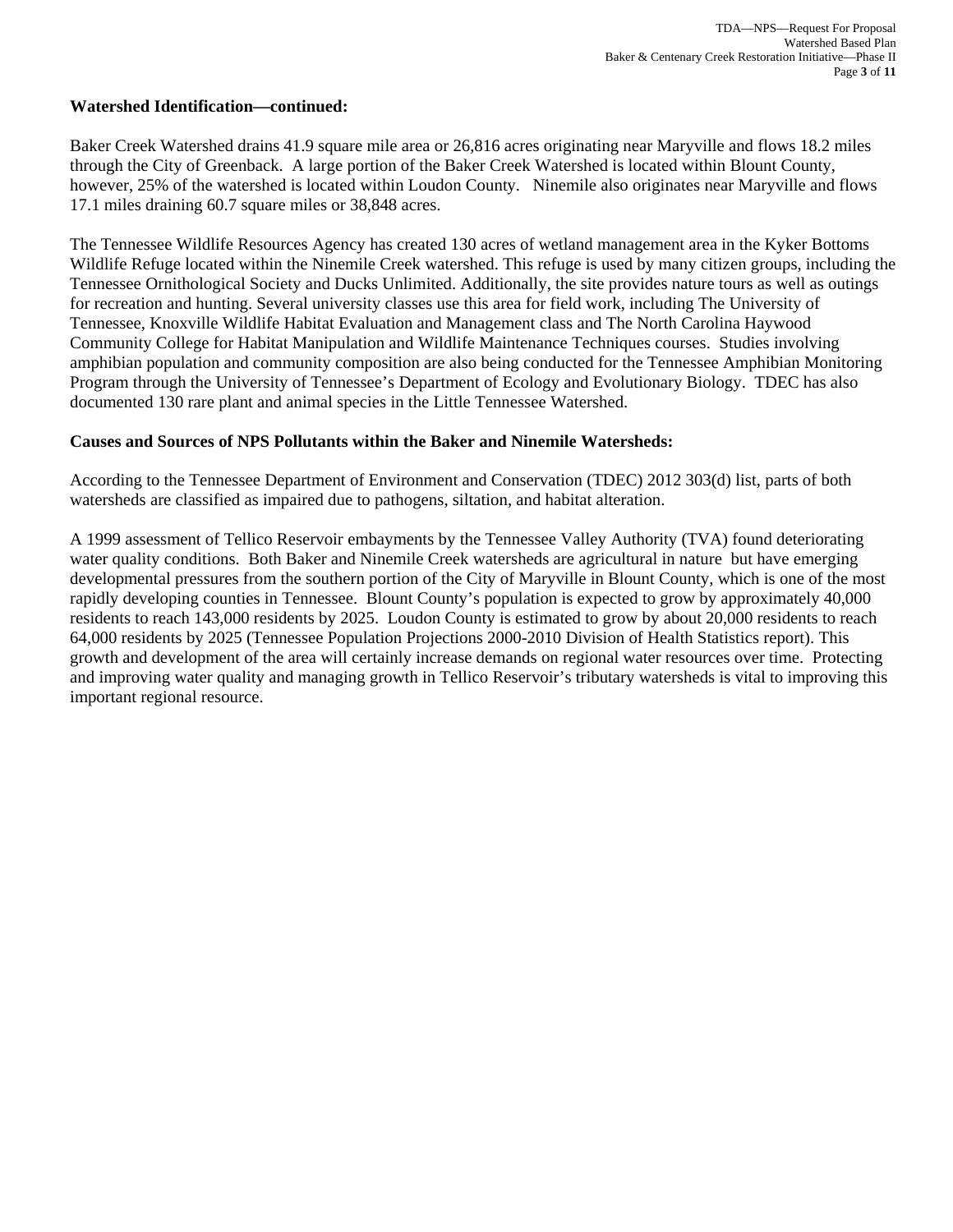# **Causes and Sources of NPS Pollutants within the Baker and Ninemile Watersheds--continued: A Partnership for Change:**

In response to concerns about deteriorating water quality in Tellico Reservoir, local, state, and federal agencies as well as private organizations and a state university are working together to improve and protect water quality in the Baker and Ninemile Creeks which are both tributaries to Tellico Reservoir. The Baker/Ninemile Creek Partnership, formed in 2004, is dedicated to water quality improvement and protection initiatives within the Baker and Ninemile Watersheds. Partners collaborate across jurisdictional boundaries and capture a wide range of knowledge and skills. The Baker/Ninemile Partnership represents 18 agencies including:

Blount County City of Maryville Blount County Soil Conservation District Carpenters Elementary School UT College of Landscape architecture Great Smoky Mountain Resource Conservation and Development Keep Blount Beautiful Loudon County Loudon County Soil Conservation District Natural Resources Conservation Service Tennessee Dept. of Agriculture Tennessee Dept. of Environment and Conservation Tennessee Valley Authority Tennessee Wildlife Resources Agency University of Tennessee University of Tennessee Extension US Fish and Wildlife Service US Forest Service TN Division of Forestry Watershed Association of Tellico Reservoir

The partnership has acquired significant grant funding from a variety of sources which has resulted in cooperative water quality assessments, identification of causes and sources of water quality impairments, Integrated Pollutant Source Identification (IPSI) and Pollution Load Model (PLM), the development of a watershed restoration plan, trail development and maintenance, demonstration of agricultural and urban best management practices, secured funding from a wide range of sources, provided cost-share and technical assistance, assisted farmers to plan and implement conservation practices on their farms, and addressed urban pollution sources through the education of homeowners within Blount County including the cities of Maryville and Alcoa. The partnership has also provided overall water quality education and awareness through annual clean up events, environmental awards, volunteer monitoring, and canoe trips.

Partnership efforts in the area contributed to Ninemile Creek being delisted by the Tennessee Department of Environment and Conservation (TDEC) in 2006. However, this watershed was re-listed in 2012 for total suspended solids and pathogens. Partnership efforts continue working on identifying causes and sources of NPS pollutants, implementation of agricultural and urban best management practices, and conducting outreach and educational projects.

Past citizen involvement in the watersheds have included water quality improvement work completed by the Watershed Association of Tellico Reservoir (WATeR), a committed volunteer non-profit organization of primarily retired professionals to assist in working to improve the regional water quality. WATeR's accomplishments include conducting turf management workshops, native plant and water conservation workshops, construction of retention ponds and demonstration BMPs, trail development and construction shoreline clean-ups, and public meetings involving residents, farmers, and environmental planning graduate students from the University of Tennessee Knoxville about how to approach water quality improvement projects in the vicinity.

Baker Creek is primarily impacted by agricultural practices which has resulted in elevated *Escherichia coli* concentrations. However, removal of vegetation and failing septic systems also attributes to elevated *E. coli* concentrations.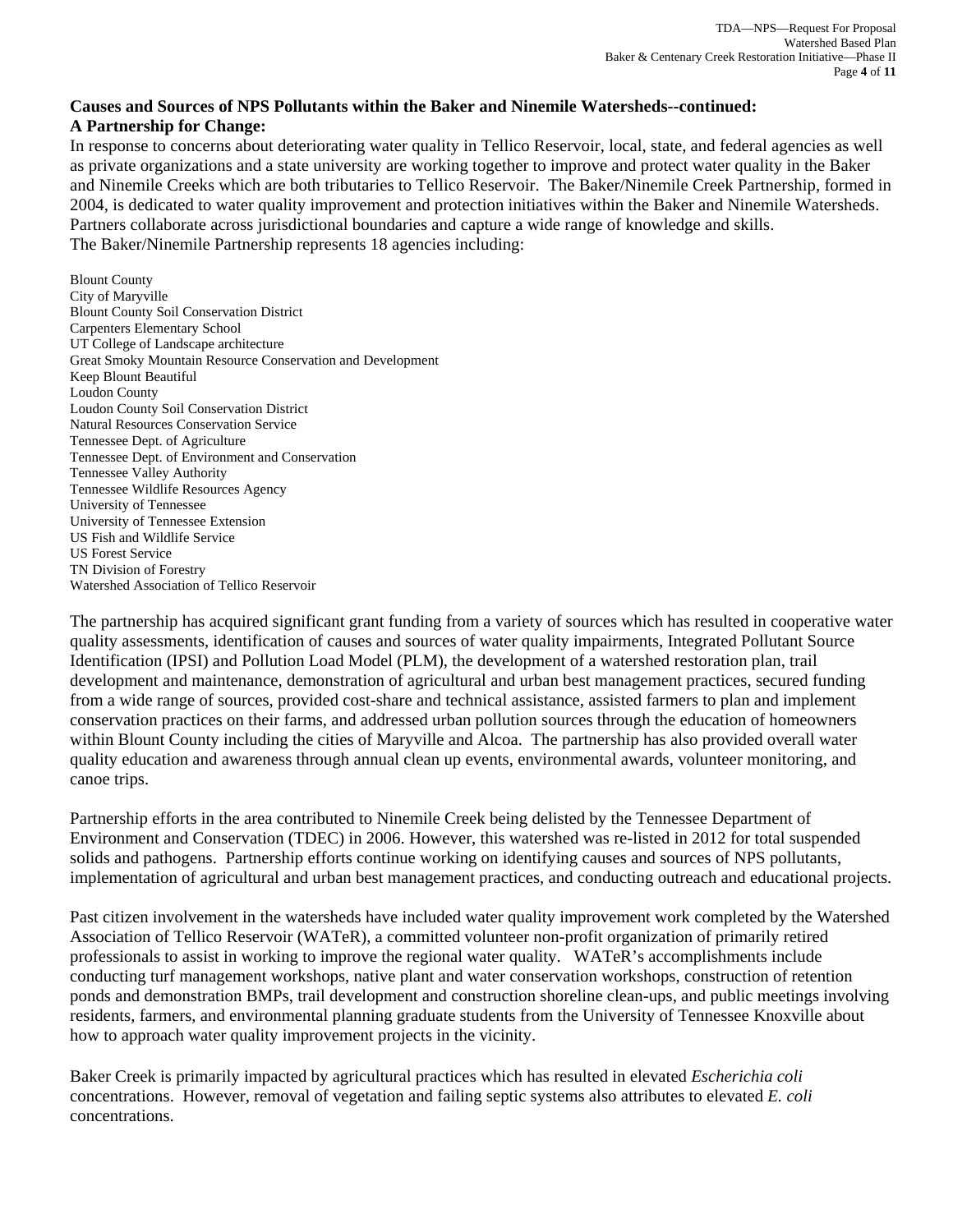| <b>Waterbody ID</b>    | <b>Impacted</b>       | County:       | <b>Miles/Acres</b> | <b>Cause/TMDL Priority:</b>                                                                                                      | <b>Pollutant Source:</b> | <b>Comments:</b>                                                                                                  |
|------------------------|-----------------------|---------------|--------------------|----------------------------------------------------------------------------------------------------------------------------------|--------------------------|-------------------------------------------------------------------------------------------------------------------|
| $&$ Segment #:         | Waterbody:            |               | <b>Impaired:</b>   |                                                                                                                                  |                          |                                                                                                                   |
|                        |                       |               |                    |                                                                                                                                  |                          |                                                                                                                   |
| TN06010204<br>042-0100 | Centenary<br>Creek    | <b>Blount</b> | 3.25               | Alteration in streamside or littoral<br>vegetative cover. Loss of biological<br>integrity due to siltation.                      | Pasture Grazing          | Category 4A. EPA approved siltation/habitat<br>alteration and pathogen TMDLs that address<br>the known pollutants |
|                        |                       |               |                    | Escherichia coli.                                                                                                                |                          |                                                                                                                   |
| TN06010204             | Ninemile              | Blount        | 17.1               | Loss of biological integrity due to                                                                                              | Pasture Grazing          | Category 4A. EPA approved siltation/habitat                                                                       |
| 042-1000               | Creek                 |               |                    | siltation.                                                                                                                       | Non-irrigated crop       | alteration and pathogen TMDLs that address                                                                        |
|                        |                       |               |                    | Escherichia coli.                                                                                                                | production               | the known pollutants                                                                                              |
| TN06010204             | Little Baker          | <b>Blount</b> | 6.1                | Alteration in streamside or littoral                                                                                             | Pasture Grazing          | Category 4A. EPA approved siltation/habitat                                                                       |
| 043-0400               | Creek                 |               |                    | vegetative cover.                                                                                                                |                          | alteration and pathogen TMDLs that address                                                                        |
|                        |                       |               |                    | Escherichia coli.                                                                                                                |                          | the known pollutants                                                                                              |
| TN06010204<br>043-1000 | <b>Baker</b><br>Creek | Blount        | 18.22              | Alteration in streamside or littoral<br>vegetative cover. Loss of biological<br>integrity due to siltation.<br>Escherichia coli. | Pasture Grazing          | Category 4A. EPA approved pathogen and<br>habitat alteration TMDLs that address some of<br>the known pollutants   |
|                        |                       |               |                    |                                                                                                                                  |                          |                                                                                                                   |

#### **Causes and Sources of NPS Pollutants within the Baker and Ninemile Watersheds—continued:** Streams listed on the 303(d) list (TDEC 2012) within the Baker/Ninemile watersheds include:

TDEC has also developed Total Maximum Daily Load (TMDL) requirements for the Little Tennessee Watershed which includes Baker and Ninemile Creeks. The following two tables (Figures 3 and 4) specify the TMDLs for bacteria and sediment respectively.

#### **Figure 3. Summary of TMDLs, WLAs, & Las for Impaired Waterbodies (Table adapted from TDEC TMDL for** *E. Coli***—2006)**

| <b>HUC12</b><br><b>Subwatershed</b>     | <b>Impaired</b><br>Waterbody    | <b>Impaired Waterbody</b><br>ID: |             |                       | <b>WLAs</b>                |                | LAs            |                                                                      |                                          |  |
|-----------------------------------------|---------------------------------|----------------------------------|-------------|-----------------------|----------------------------|----------------|----------------|----------------------------------------------------------------------|------------------------------------------|--|
| (06010204<br><b>Or Drainage</b><br>Area | Name:                           |                                  | <b>TMDL</b> | Monthly<br>Average    | <b>WWTFs</b><br>Daily Max. | CAFO's         | MS4's          | <b>Precipitation</b><br><b>Induced</b><br>Nonpoint<br><b>Sources</b> | Other<br><b>Direct</b><br><b>Sources</b> |  |
|                                         |                                 |                                  | % Red       | <b>CFU/Dav</b>        | <b>CFU/Dav</b>             | <b>CFU/Dav</b> | <b>CFU/Dav</b> | % Red                                                                | <b>CFU/Day</b>                           |  |
|                                         |                                 |                                  |             |                       |                            |                |                |                                                                      |                                          |  |
| 0205                                    | <b>Ninemile</b><br><b>Creek</b> | TN06010204042-1000               | 40.7        | $8.107 \times 10^{7}$ | $6.055 \times 10^8$        |                | 46.8           | 46.8                                                                 | $\Omega$                                 |  |
|                                         |                                 |                                  |             |                       |                            |                |                |                                                                      |                                          |  |
| 0502                                    | <b>Baker</b><br><b>Creek</b>    | TN06010204004-1000               | 86.1        | $8.58 \times 10^{7}$  | $6.411 \times 10^{8}$      | NA             | >92.6          | >92.6                                                                | $\theta$                                 |  |
|                                         |                                 |                                  |             |                       |                            |                |                |                                                                      |                                          |  |

#### **Figure 4. Summary of TMDL/Allocations (TMDL, WLAs for MS4s and Construction Stormwater Sites and LAs for NPS) Adapted from TDEC Siltation & Habitat Alteration in the Little TN. River Watershed---3/28/2007**

| HUC12                             | <b>Impaired</b>                 | <b>Waterbody ID:</b> | <b>Level IV</b>   | <b>TMDL</b> (Required                     | <b>Required Load Reduction</b>            |                               |  |  |  |
|-----------------------------------|---------------------------------|----------------------|-------------------|-------------------------------------------|-------------------------------------------|-------------------------------|--|--|--|
| <b>Subwatershed</b><br>(06010204) | Waterbody<br>Name:              |                      | <b>Ecoregion:</b> | <b>Overall Load</b><br><b>Reduction</b> ) | <b>WLAs (Construction</b><br>SW and MS4s) | <b>Las (Nonpoint Sources)</b> |  |  |  |
|                                   |                                 |                      |                   | $\frac{1}{2}$                             | $\frac{0}{0}$                             | $\frac{6}{9}$                 |  |  |  |
|                                   |                                 |                      |                   |                                           |                                           |                               |  |  |  |
| 0205                              | <b>Centenary</b><br>Creek       | 06010204042-0100     | 66e               | 81.8                                      | 82.7                                      | 82.7                          |  |  |  |
|                                   |                                 |                      |                   |                                           |                                           |                               |  |  |  |
| 0501                              | Little<br><b>Baker</b><br>Creek | 06010204043-0300     | 67f               | 16.9                                      | 21.0                                      | 21.0                          |  |  |  |
|                                   | <b>Baker</b><br>Creek           | 06010204043-1000     |                   |                                           |                                           |                               |  |  |  |
|                                   |                                 |                      |                   |                                           |                                           |                               |  |  |  |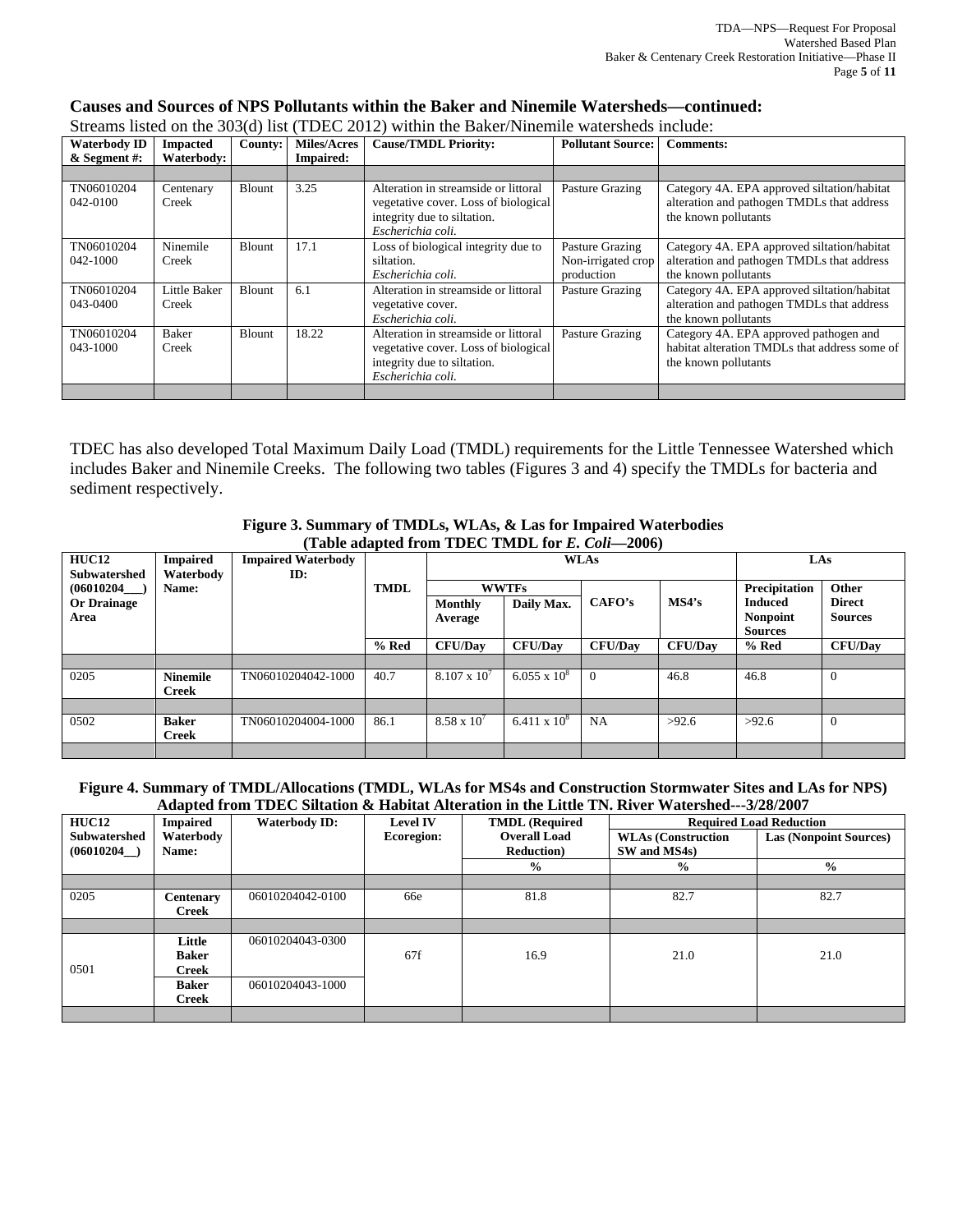## **Estimate of Load Reductions:**

Estimates of the total annual loads of bacteria, sediment, nutrients, and zinc were calculated in the original IPSI assessment of the Blount County Watersheds (TVA 2003) using the IPSI Pollutant Loading Model (PLM). Soil loss for selected land use classes and other high impact erosion features was calculated based on the Universal Soil Loss Equation (USLE).

Results from the IPSI study shows the Baker Creek watershed within Blount County boundaries general land use patterns by percent area is comprised of approximately 22% forest, 60% agriculture (pasture, cropland, livestock operations, dairy farms and horse farms), 14% residential, and 2% commercial/industrial (Figure 5). The Ninemile Creek watershed within Blount County boundaries general land use patterns by percent area is comprised of approximately 51% forest, 38% agriculture (pasture, cropland, livestock operations, dairy farms and horse farms), 9% residential, and 1% commercial/industrial.

The IPSI Pollutant Load Model indicates that the agricultural sector was the greatest source of TSS, generating 90% of the total load and 78% of the pathogen load. Residential and commercial areas were the last 10% of the TSS load.

The PLM indicates that pathogen loading is dominated by three sources: pasture, livestock, and failing septic systems. Results estimate that 19% of the pathogen load is generated by onsite wastewater systems that are failing. Some of these systems are failing because of age or inadequate maintenance, while others were constructed in unsuitable soils. In particular, Lower Baker Creek, Little Baker Creek, and Sixmile Creek, a tributary to Ninemile Creek watersheds appear to warrant particular attention.

These two creeks account for 82% of the Lower Little Tennessee River Basin TSS load (IPSI report). Additionally, Ninemile Creek and Baker Creek Watersheds combined also accounted for 81% of Total Phosphorus, 81% of Total Nitrogen, and 80% of zinc loads in the Little Tennessee River Basin (IPSI report).

## **PRIORITY AREAS**

This project will seek to identify and remediate non-point source impairments in the Baker Creek Watershed and Centenary Creek Watershed, the Ninemile Creek tributary listed on the 303(d) list for water quality impairments, in order to restore it to the condition of fully supporting its designated uses. Baker Creek and Ninemile Creek are being addressed as one water quality initiative project because of their proximity to each other as well as their similar land use/land cover characteristics, soil composition, and impacts to increasing nutrient enrichment to Tellico Reservoir. Additionally, Baker Creek and Ninemile Creek key partnerships have similar approaches for both watersheds in protecting and improving water quality.

The listed stream impacts are primarily from sediment and bacteria, therefore, watershed based activities will focus on reducing those impacts. Phase I of the watershed plan is currently being closed out while Phase II will build upon the success of the original initiative while employing adaptive management strategies to to ensure project success and evolution. Each phase of the WBP is expected to require 3 years for project completion with a minimum (to be determined) of 4 phases.

| <b>Activity:</b>                                               | <b>Phase I:</b> | Phase II:  | <b>Phase III:</b> | <b>Phase IV:</b> |  |
|----------------------------------------------------------------|-----------------|------------|-------------------|------------------|--|
| Agricultural BMP's                                             | Nearing         |            |                   |                  |  |
|                                                                | Completion      |            |                   |                  |  |
| Septic System Repair and Restoration for Low-income Households | Complete        |            |                   |                  |  |
| Retention Basin Assessment and Retrofit                        | Complete        |            |                   |                  |  |
| <b>Public Listening Sessions</b>                               | Complete        |            |                   |                  |  |
| <b>Agricultural Conservation Tour</b>                          | NA              |            | <b>TBD</b>        | TBD              |  |
| Homeowner Outreach and Education Campaign                      | NA              |            |                   |                  |  |
| Outdoor Environmental Learning Area                            |                 |            |                   |                  |  |
| HWY 411 South Steep Bank Erosion Control                       | <b>NA</b>       | <b>TBD</b> | <b>TBD</b>        | <b>TBD</b>       |  |
| <b>Adaptive Management Strategies</b>                          |                 |            |                   |                  |  |

A summary per phase of the WBP and planned activities is as follows: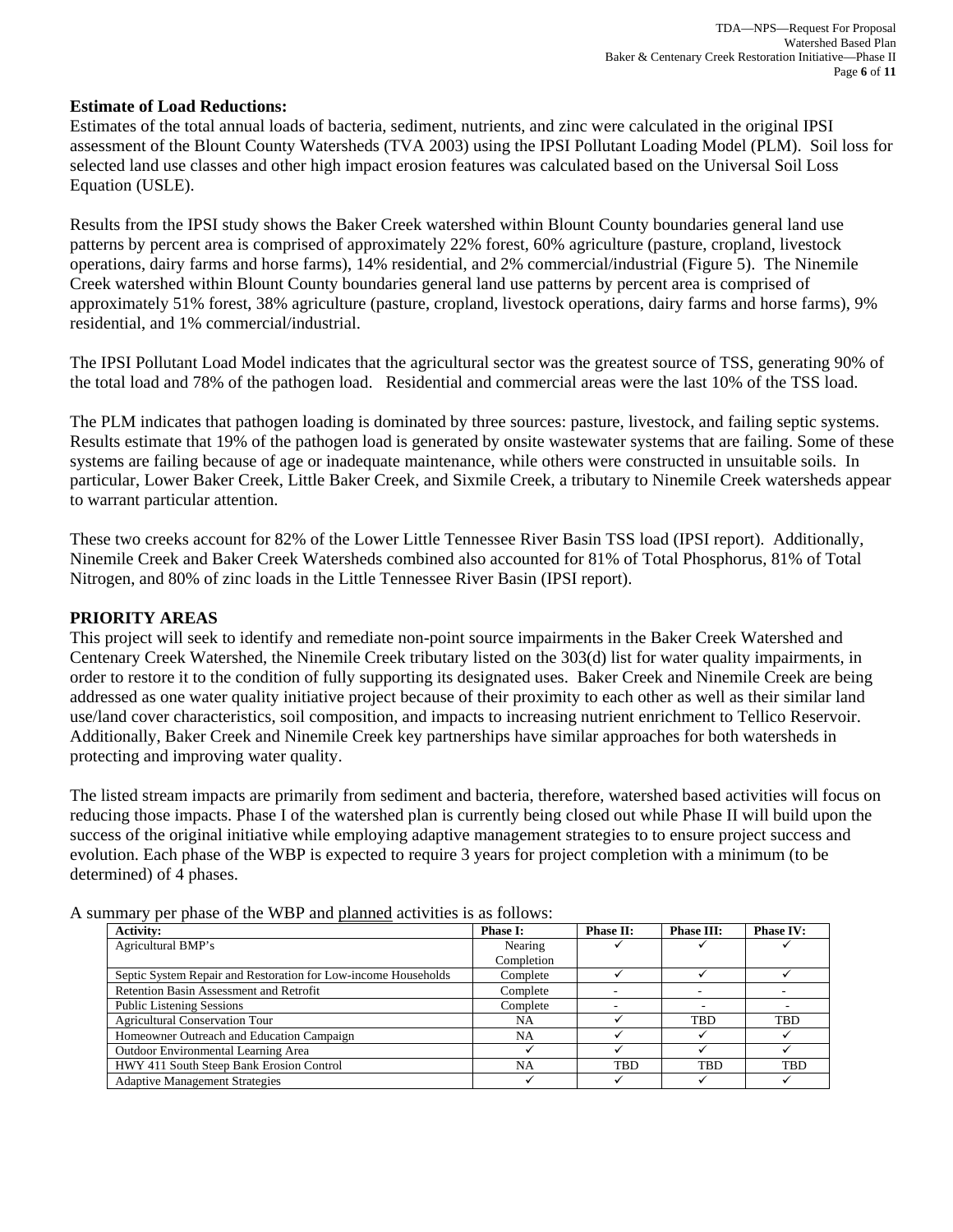#### **Estimate of Load Reductions--continued**

This plan documents the strategies that will be employed to restore the water quality of streams currently not meeting state standards and protect water quality in the streams that are at risk of degradation.

The Baker / Ninemile Partnership will be seeking additional funds from a variety of other sources including but not limited to TDA--Ag. Resources Conservation Fund, US Fish and Wildlife Service, US Forest Service, Tennessee Wildlife Resources Agency, and federal farm bill programming (Environmental Quality Incentive Program--EQIP) to implement the watershed plan, develop educational programming and implement on-the-ground conservation practices to achieve the desired goals.

#### **BMP List, Education, Activities, and Budget:**

The following table describes planned WBP activities and associated budgetary data for the 12—15 year term of the initiative. Tasks completed during Phase I of this initiative or those that will no longer be implemented (i.e. retention basin retrofits) have been removed from the following table.

| <b>WBP</b> Activities                                                                             | <b>Quantity:</b> | Cost/Unit:         | <b>Budget</b>    |  |
|---------------------------------------------------------------------------------------------------|------------------|--------------------|------------------|--|
|                                                                                                   |                  |                    | <b>Estimate:</b> |  |
|                                                                                                   |                  |                    |                  |  |
| Agricultural Best Management Practices & Related Activities:                                      |                  |                    |                  |  |
|                                                                                                   |                  |                    |                  |  |
| <b>Livestock Exclusion Fencing</b>                                                                | 100,000 feet     | \$2.75/ft          | \$275,000.00     |  |
| <b>Alternative Watering Systems</b>                                                               | 200              | \$2400.00          | \$480,000.00     |  |
| Cross-fencing for prescribed grazing                                                              | 100,000 feet     | \$2.75/ft          | \$275,000.00     |  |
| <b>Stream Crossings</b>                                                                           | 35               | \$3200.00          | \$112,000.00     |  |
| Heavy Use Area Feed Pads                                                                          | 50               | \$2500.00          | \$125,000.00     |  |
| <b>Critical Area Treatment</b>                                                                    | 25               | \$540.00           | \$13,500.00      |  |
| Pasture/Hayland Renovation Establishment                                                          | 300 acres        | \$150.00/acre      | \$45,000.00      |  |
| Animal Trail and Walkway                                                                          | 3000 feet        | \$7.21/ft          | \$21,630.00      |  |
| <b>Streambank Restoration</b>                                                                     | 720 feet         | \$60.00/ft         | \$43,200.00      |  |
|                                                                                                   |                  |                    |                  |  |
| Septic System Repair and Restoration for Low-Income Households                                    | 120              | \$4000.00          | \$480,000.00     |  |
|                                                                                                   |                  |                    |                  |  |
| <b>HWY 411 South Steep Bank Erosion Control</b>                                                   | 8900 feet        | $$10.00/ft.$ est.  | \$89,000.00      |  |
|                                                                                                   |                  |                    |                  |  |
| <b>Educational Activities:</b>                                                                    |                  |                    |                  |  |
| <b>Agricultural Conservation Tour</b>                                                             | 3                | \$2800.00/tour     | \$8400.00        |  |
| Conduct Homeowner Outreach and Education workshops                                                | 60               | \$625.00/workshop  | \$37,500.00      |  |
| Carpenters Elementary Outdoor Environmental Learning Area= 16-acre site                           |                  | \$9375.00/acre     | \$150,000.00     |  |
| (Pervious Pavement, Educational Signage, Site Access)                                             |                  |                    |                  |  |
| Development of campus wide landscaping plans designed from water quality or ecological parameters | 4 campuses       | \$15,000.00/campus | \$60,000.00      |  |
| for schools within the watershed boundaries                                                       |                  |                    |                  |  |
|                                                                                                   |                  |                    |                  |  |
| Total budget for WBP based on 12-15 year Initiative:                                              |                  |                    | \$2,215,230.00   |  |

Project partners will engage private land users, civic groups, and governmental entities through multiple educational events such as the district's annual awards banquet, forum sessions, direct mailings, news releases, and other multimedia venues.

WBP activities that demonstrate success may be adapted for use in other watersheds including those that cross county or jurisdictional boundaries.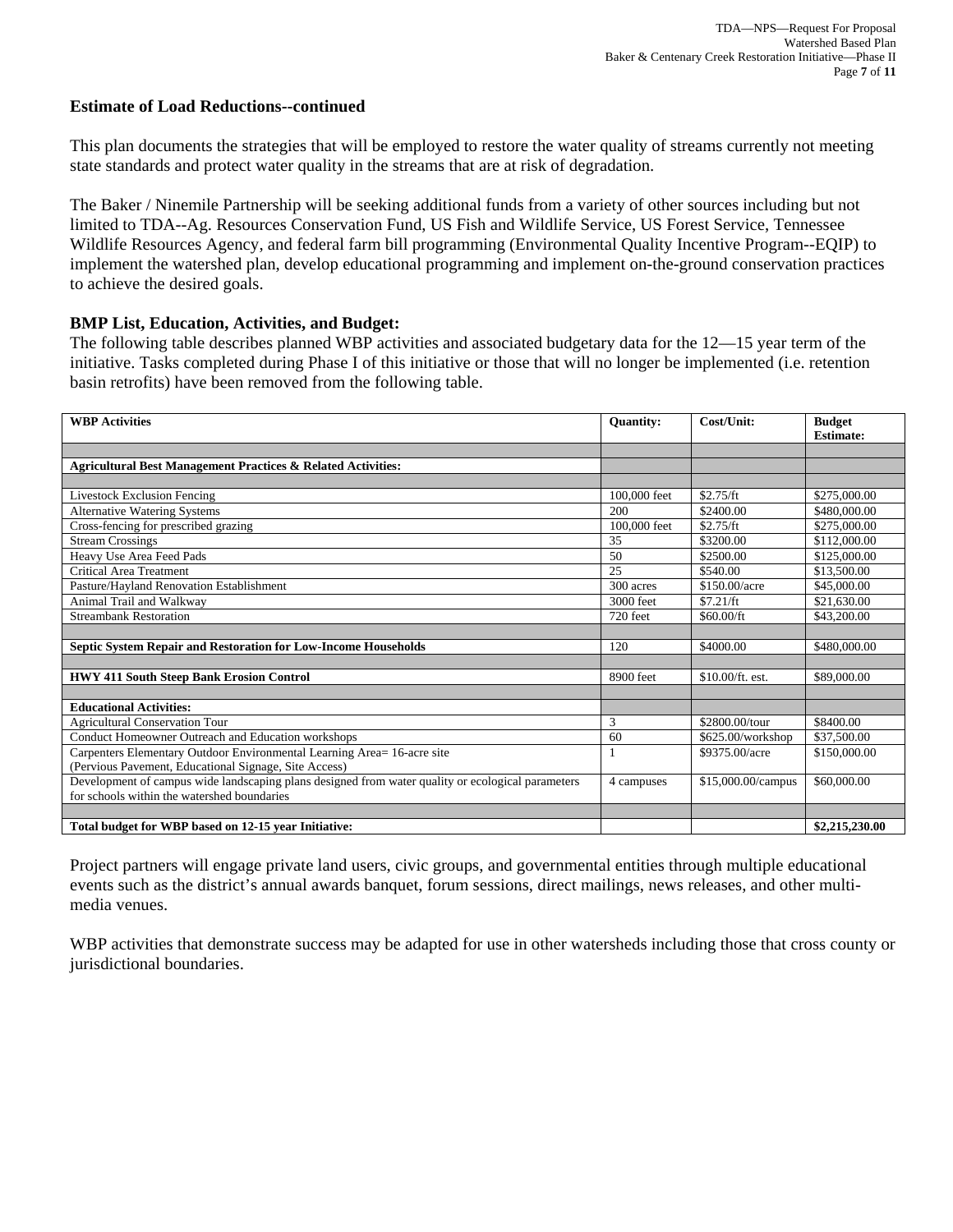#### **Timeline, Tasks, and Assessment of Progress:**

Below is the implementation plan for the four, phases of the Baker/Ninemile Creek WBP. Phase I was for 5-years while Phases 2 thru 4 have been planned for 3-year terms.

| <b>Baker/Ninemile WBP-Milestones/Implementation Plan:</b>                                 |                         | <b>Phase I:</b>           |                               |                       |                | Phase II:               |                           |                           | Phase III:            |                         |                         | Phase IV:                 |                |                         |
|-------------------------------------------------------------------------------------------|-------------------------|---------------------------|-------------------------------|-----------------------|----------------|-------------------------|---------------------------|---------------------------|-----------------------|-------------------------|-------------------------|---------------------------|----------------|-------------------------|
|                                                                                           |                         |                           |                               |                       |                |                         |                           |                           |                       |                         |                         |                           |                |                         |
| <b>Agricultural BMPs:</b>                                                                 | 2010                    | 2011                      | 2012                          | 2013                  | 2014           | 2015                    | 2016                      | 2017                      | 2018                  | 2019                    | 2020                    | 2021                      | 2022           | 2023                    |
| Access Control Fence= 100,000 Feet                                                        | X                       | X                         | $\mathbf X$                   | $\mathbf X$           | X              | X                       | X                         | $\boldsymbol{X}$          | $\mathbf X$           | $\mathbf X$             | X                       | $\boldsymbol{\mathrm{X}}$ | X              | X                       |
| Alternative Watering System-200 Units                                                     |                         | $\boldsymbol{\mathrm{X}}$ | $\overline{X}$                | $\overline{X}$        | X              | X                       | $\boldsymbol{\mathrm{X}}$ | $\overline{\mathbf{X}}$   | $\overline{X}$        | X                       | $\overline{\mathbf{X}}$ | $\boldsymbol{\mathrm{X}}$ | $\mathbf X$    | $\overline{X}$          |
| Cross-fencing for Prescribed Grazing-100,000 Feet                                         | $\overline{X}$          | X                         | $\overline{X}$                | $\overline{X}$        | $\overline{X}$ | $\overline{X}$          | $\overline{X}$            | $\overline{\mathbf{X}}$   | $\overline{X}$        | $\overline{X}$          | $\overline{X}$          | $\overline{X}$            | $\overline{X}$ | $\overline{X}$          |
| Stream Crossings-45 Units                                                                 | $\overline{X}$          | $\overline{\mathbf{X}}$   | $\overline{X}$                | $\overline{X}$        | $\overline{X}$ | $\overline{X}$          | $\overline{\mathbf{X}}$   | X                         | $\overline{\text{X}}$ | $\overline{X}$          | $\overline{X}$          | $\overline{X}$            | $\overline{X}$ | $\overline{X}$          |
| Heavy Use Area Feed Pads-60 Units                                                         | X                       | X                         | $\mathbf X$                   | $\mathbf X$           | X              | X                       | $\mathbf X$               | $\boldsymbol{\mathrm{X}}$ | $\mathbf X$           | X                       | $\overline{X}$          | $\boldsymbol{\mathrm{X}}$ | $\mathbf X$    | $\overline{X}$          |
| Critical Area Treatments-25 Acres                                                         | $\overline{\mathbf{X}}$ | $\overline{\mathbf{X}}$   | $\overline{\mathbf{X}}$       | $\overline{X}$        | X              | $\overline{X}$          | $\overline{\mathbf{X}}$   | $\overline{X}$            | $\overline{X}$        | $\overline{X}$          | $\overline{\mathbf{X}}$ | $\overline{\mathbf{X}}$   | $\overline{X}$ | $\overline{X}$          |
| Pasture/Hayland Renovation/Establishment-300 Acres                                        | $\overline{X}$          | $\overline{\mathbf{X}}$   | $\overline{X}$                | $\overline{\text{X}}$ | $\overline{X}$ | $\overline{\textbf{X}}$ | $\overline{X}$            | $\overline{X}$            | $\overline{\text{X}}$ | $\overline{\textbf{X}}$ | $\overline{\textbf{X}}$ | $\overline{X}$            | $\overline{X}$ | $\overline{\textbf{X}}$ |
| Animal Trail and Walkway-3000 Feet                                                        | $\overline{\mathbf{X}}$ | $\overline{\text{X}}$     | $\overline{X}$                | $\overline{X}$        | X              | $\overline{X}$          | $\overline{X}$            | $\overline{X}$            | $\overline{X}$        | $\overline{\text{X}}$   | $\overline{X}$          | $\overline{\mathbf{X}}$   | $\mathbf X$    | $\overline{X}$          |
| Streambank Restoration-720 Feet                                                           | $\overline{\mathbf{x}}$ | $\overline{X}$            | $\overline{X}$                | $\overline{X}$        | X              | $\overline{\mathbf{x}}$ | $\overline{X}$            | $\overline{X}$            | $\overline{X}$        | $\overline{X}$          | $\overline{X}$          | $\overline{X}$            | $\overline{X}$ | $\overline{X}$          |
|                                                                                           |                         |                           |                               |                       |                |                         |                           |                           |                       |                         |                         |                           |                |                         |
| Urban/Suburban BMPs:                                                                      |                         |                           |                               |                       |                |                         |                           |                           |                       |                         |                         |                           |                |                         |
| Septic System Repair and Restoration for Low-Income                                       | X                       | X                         | X                             | X                     | X              | X                       | X                         | X                         | X                     | X                       | X                       | X                         | X              | X                       |
| Households-120 Units                                                                      |                         |                           |                               |                       |                |                         |                           |                           |                       |                         |                         |                           |                |                         |
| Assess Condition of Stormwater Retention Basins                                           | X                       | $\mathbf X$               |                               |                       |                |                         |                           |                           |                       |                         |                         |                           |                |                         |
| Regulate construction site run-off and post-construction                                  | $\overline{X}$          | $\overline{X}$            | $\mathbf X$                   | X                     | $\mathbf X$    | X                       | $\mathbf X$               | X                         | X                     | $\mathbf X$             | $\mathbf X$             | X                         | X              | $\mathbf X$             |
| development                                                                               |                         |                           |                               |                       |                |                         |                           |                           |                       |                         |                         |                           |                |                         |
| HWY 411 South Steep Bank Erosion Control                                                  |                         |                           |                               |                       |                |                         |                           |                           | X                     | X                       | $\mathbf X$             | X                         | X              |                         |
|                                                                                           |                         |                           |                               |                       |                |                         |                           |                           |                       |                         |                         |                           |                |                         |
| <b>Water Quality Monitoring:</b>                                                          |                         |                           |                               |                       |                |                         |                           |                           |                       |                         |                         |                           |                |                         |
| Five, E. coli. Samples within 30 days (TDEC 5-year monitoring                             |                         |                           |                               | X                     |                |                         |                           |                           | X                     |                         |                         |                           |                | X                       |
| cycle and Volunteer Monitoring via WATeR)                                                 |                         |                           |                               |                       |                |                         |                           |                           |                       |                         |                         |                           |                |                         |
| Benthic and Habitat Assessments                                                           |                         |                           |                               | X                     |                |                         |                           |                           | X                     |                         |                         |                           |                | $\mathbf X$             |
| (TDEC 5-year monitoring cycle)                                                            |                         |                           |                               |                       |                |                         |                           |                           |                       |                         |                         |                           |                |                         |
| Compile and analyze monitoring results                                                    |                         |                           |                               | X                     |                | X                       |                           |                           | X                     |                         | X                       |                           |                | X                       |
|                                                                                           |                         |                           |                               |                       |                |                         |                           |                           |                       |                         |                         |                           |                |                         |
| <b>Educational Activities:</b>                                                            |                         |                           |                               |                       |                |                         |                           |                           |                       |                         |                         |                           |                |                         |
| Agricultural Conservation Tour-3 Tours                                                    |                         |                           | $\mathbf X$<br>$\overline{X}$ |                       |                | X<br>$\overline{X}$     | $\overline{X}$            |                           |                       | $\overline{X}$          | X<br>$\overline{X}$     | $\overline{X}$            |                |                         |
| Conduct Homeowner Outreach and Education workshops-60<br>Workshops                        | X                       | X                         |                               | X                     | X              |                         |                           | X                         | X                     |                         |                         |                           | X              | X                       |
| Develop Carpenters Elementary Outdoor Environmental                                       | $\mathbf X$             | $\mathbf X$               | $\mathbf X$                   | X                     | $\mathbf X$    | $\mathbf X$             | $\mathbf X$               | $\mathbf X$               | $\mathbf X$           | $\mathbf X$             | $\mathbf X$             | $\mathbf X$               | $\mathbf X$    | $\mathbf X$             |
| Learning Area= 16-acre site<br>Development of campus wide landscaping plans designed from |                         |                           |                               |                       |                | X                       | X                         | X                         | X                     | X                       | X                       | X                         | X              | X                       |
| water quality or ecological parameters for schools within the                             |                         |                           |                               |                       |                |                         |                           |                           |                       |                         |                         |                           |                |                         |
| watershed boundaries-4 Campuses                                                           |                         |                           |                               |                       |                |                         |                           |                           |                       |                         |                         |                           |                |                         |
|                                                                                           |                         |                           |                               |                       |                |                         |                           |                           |                       |                         |                         |                           |                |                         |
| <b>Reporting:</b>                                                                         |                         |                           |                               |                       |                |                         |                           |                           |                       |                         |                         |                           |                |                         |
| Progress Reports(s) (to TDA) —Evaluate success in achieving                               |                         | X                         | X                             | X                     | X              | X                       | $\mathbf X$               | X                         | X                     | $\overline{X}$          | X                       | X                         | X              | X                       |
| pollutant reduction goals—Reporting period(s) = 1 to 3 months                             | X                       |                           |                               |                       |                |                         |                           |                           |                       |                         |                         |                           |                |                         |
| Baker/Ninemile Partnership Meetings-Quarterly report to                                   | X                       | X                         | X                             | X                     | X              | X                       | X                         | X                         | X                     | X                       | X                       | X                         | X              | X                       |
| grant partners. Coordinated via WATeR                                                     |                         |                           |                               |                       |                |                         |                           |                           |                       |                         |                         |                           |                |                         |
| Update and adapt WBP                                                                      | $\overline{X}$          |                           |                               |                       | X              |                         |                           | X                         |                       |                         | X                       |                           |                | X                       |
|                                                                                           |                         |                           |                               |                       |                |                         |                           |                           |                       |                         |                         |                           |                |                         |

#### **Project Timeline:**

#### **Projects Tasks:**

#### **Project Task 1: Implement Agricultural BMPs:**

According to the IPSI model, agricultural sources account for about 90% of the TSS load and 78% of the pathogen load; therefore, the majority of grant funds requested will be to provide cost-share assistance and install agricultural conservation practices.

The Blount and Loudon County Soil Conservation Districts, Natural Resources Conservation Service, and other state and federal agencies (TN Division of Forestry, TN Wildlife Resources agency) would provide a variety of outreach and education activities including one-on-one discussions, display boards, conservation tours, and annual banquets in order to complete the goals of this task.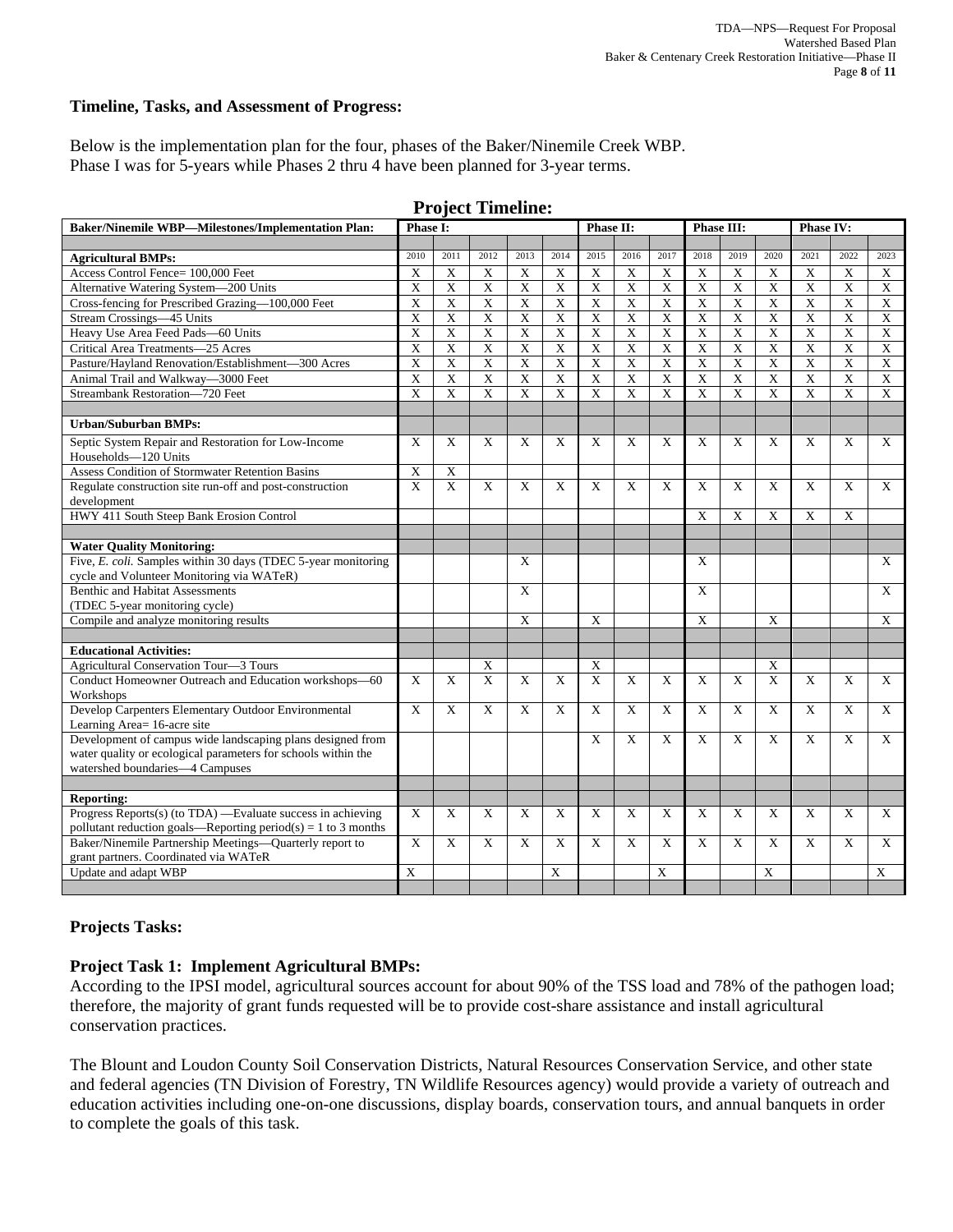## **Timeline, Tasks, and Assessment of Progress—Project Tasks--continued:**

# **Project Task 2: Implementation of Septic System Repair and Restoration Cost-share Program for Low-Income Households:**

The IPSI Pollutant Load Model results estimates that 19% of the pathogen load is generated by onsite wastewater systems that are failing. Some of these systems are failing because of age or inadequate maintenance, while others were constructed in unsuitable soils.

Grant funding will be utilized to repair or replace failing systems in conjunction with educating septic system owners about maintenance of implemented systems.

Failing systems will be located by advertising the availability of funding for repairs. If there are not enough volunteers for this program, a risk-based system will guide field checks and recruitment. Design work, site location, and approval per system shall be overseen by the Blount County Environmental Health Department.

#### **Project Task 3: Develop Implementation Plan to Address Eroded Steep Banks on HWY 411 South, Blount County, TN.:**

Eroded steep banks that include bare earth and gullies have been identified along an 8900 linear foot section of Highway 411 South in Blount County, TN. Details of the eroded areas have been submitted to the TN Department of Transportation (TDOT) courtesy of TDA. Grant partners propose that a plan of action be developed in conjunction with TDOT to correct the eroded areas. Similarly, corrective actions could be expanded to critical drainage sites along the right-of-ways governed by TDOT as well as linking these projects to a current homeowner outreach and educational curricula.

No grant funding will be required to develop the plan of action.

# **Project Task 4: Conduct an Agricultural Conservation Tour within the Baker/Ninemile Watershed.**

A conservation tour designed to showcase agricultural conservation practices will be facilitated by the Blount County Soil Conservation District in order to promote land use stewardship and cost-share opportunities. Grant funding would be utilized to assist with marketing and logistics for the tour.

#### **Project Task 5: Conduct a Homeowner Outreach and Education Program:**

Educational curricula entitled "Sustainable Gardening" has been developed to teach suburban homeowners how their own landscaping practices can improve water quality in their own yards and communities.

The curriculum was developed as part of a homeowner outreach and education campaign funded via a 2005 EPA Targeted Watershed Grant, "Little River Watershed Restoration Initiative", which was administered by the Blount County Soil Conservation District.

The sustainable gardening series is part of broader educational curriculum that includes riparian restoration sites, outdoor environmental learning areas, and environmental education literature.

The goal of this curriculum is to enhance homeowner understanding about how their land management practices can impact water quality, and encourage them to adopt management practices that minimize those impacts.

Grant funding would be utilized to sponsor a "Sustainable Gardening" workshop for the Baker Creek Watershed within Loudon County. The goal of this workshop shall be to teach ecologically-friendly landscaping practices and to promote environmental curriculums across political and watershed boundaries. No funding would be used within Blount County as the goal of grant partners including The University of Tennessee Extension Service is to make this program selfsustaining.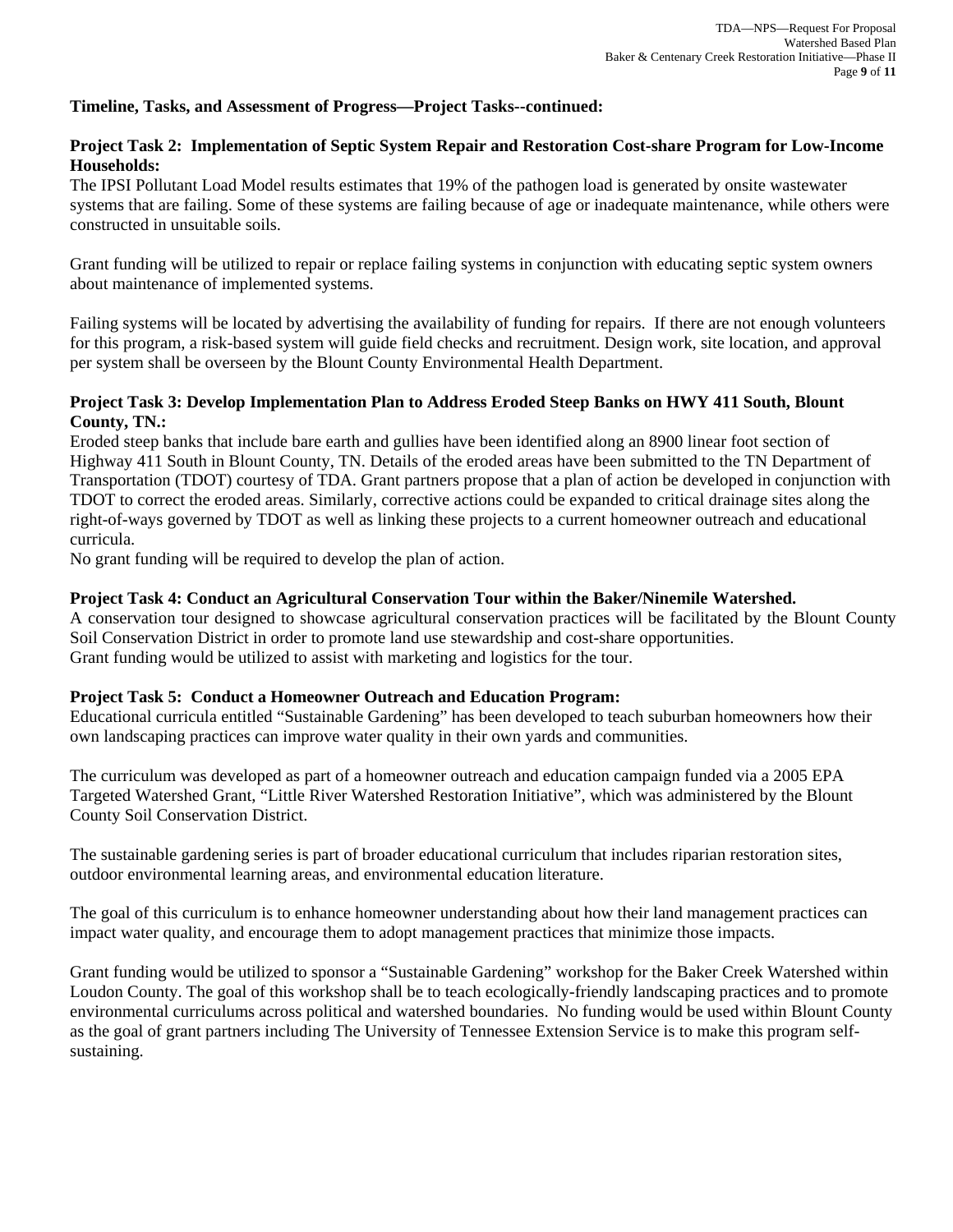# **Timeline, Tasks, and Assessment of Progress—Project Tasks--continued:**

## **Project Task 6: Implement Water Quality Environmental Features at Carpenters Elementary School— "Outdoor Environmental Learning Area".**

A 16-acre "Outdoor Environmental Learning Area" has been developed at Carpenters Elementary School in Blount County, TN. The site contains a perennial stream (Centenary Creek), a true wetland, a constructed wetland, cattail marsh, and other micro and macro habitats.

A loop trail system comprised of ½ inch crusher-run gravel and chat (very fine rock) connects the various habitats. The site is used on a weekly basis by the 1500 students who attend Carpenters Elementary and Middle Schools. Once fully implemented, the site will be made available to all Blount County Schools as well as surrounding school systems.

Grant funding would assist with the following site features:

- $\checkmark$  Implementation of Phase III of the loop trail system as identified on the existing concept plan that shall be comprised of chat, pervious concrete and pervious pavers, including a native plant shaded gazebo.
- $\checkmark$  Development of educational signage related to water quality (i.e. hydrologic/watershed cycle, soils, native plant identification markers). All signage shall be equipped with a quick-response (QR) code that will link to the schools website for additional learning content per sign topic.

This site has received numerous media headlines and is fully supported by school administrators, teachers, parents, and community volunteers. This site serves as one practice within the programming of the Blount County Green Infrastructure Network (BeGIN).

## **Project Task 7: Development of campus-wide landscaping plans designed from water quality and/or ecological parameters.**

Four schools are located within the Baker/Ninemile Watershed serving grades K-12 and representing over 2600 students. Environmental education on the primary and secondary school level is critical for long-term environmental behavior and actions particularly when confronted with the challenge of decreasing non point source pollutants.

Grant funding would enable grant partners to develop landscape concept plans for each campus. The concept plans would be developed by a landscape architect or specialist in ecological or green infrastructure design. The elements per plan could include site specific landscaping practices such as rain gardens, pocket woodlands, and meadows. Each plan would include connectivity between practices, plant palettes, and locations of educational signage.

The concept plans allow for community buy-in of the project and allow for detailed budgets to be developed per practice for long-term or phased implementation.

#### **Assessment of Progress:**

All WBP tasks shall be reviewed on a monthly basis by the board of supervisors of the Blount County Soil Conservation District as sell as the TDA watershed coordinator (Sam Lemmons). Similarly, tasks shall be reviewed via quarterly meetings of the Baker/Ninemile Partnership coordinated by the Watershed Association of the Tellico Reservoir (WATeR). Tasks that fall outside of their WBP timeline shall be adjusted or revised as part of an adaptive management policy to ensure project success and completion.

In addition to the tasks outlined in the WBP, grant Partners are laying the foundation for long-term efforts to manage impacts to water quality. These efforts include reviewing and updating local codes and ordinances, development of a green infrastructure plan for Blount County, implementing Phase II Stormwater requirements in Loudon and Blount Counties, and developing riparian restoration demonstration sites throughout Blount County watersheds. These projects do not rely on 319 funding.